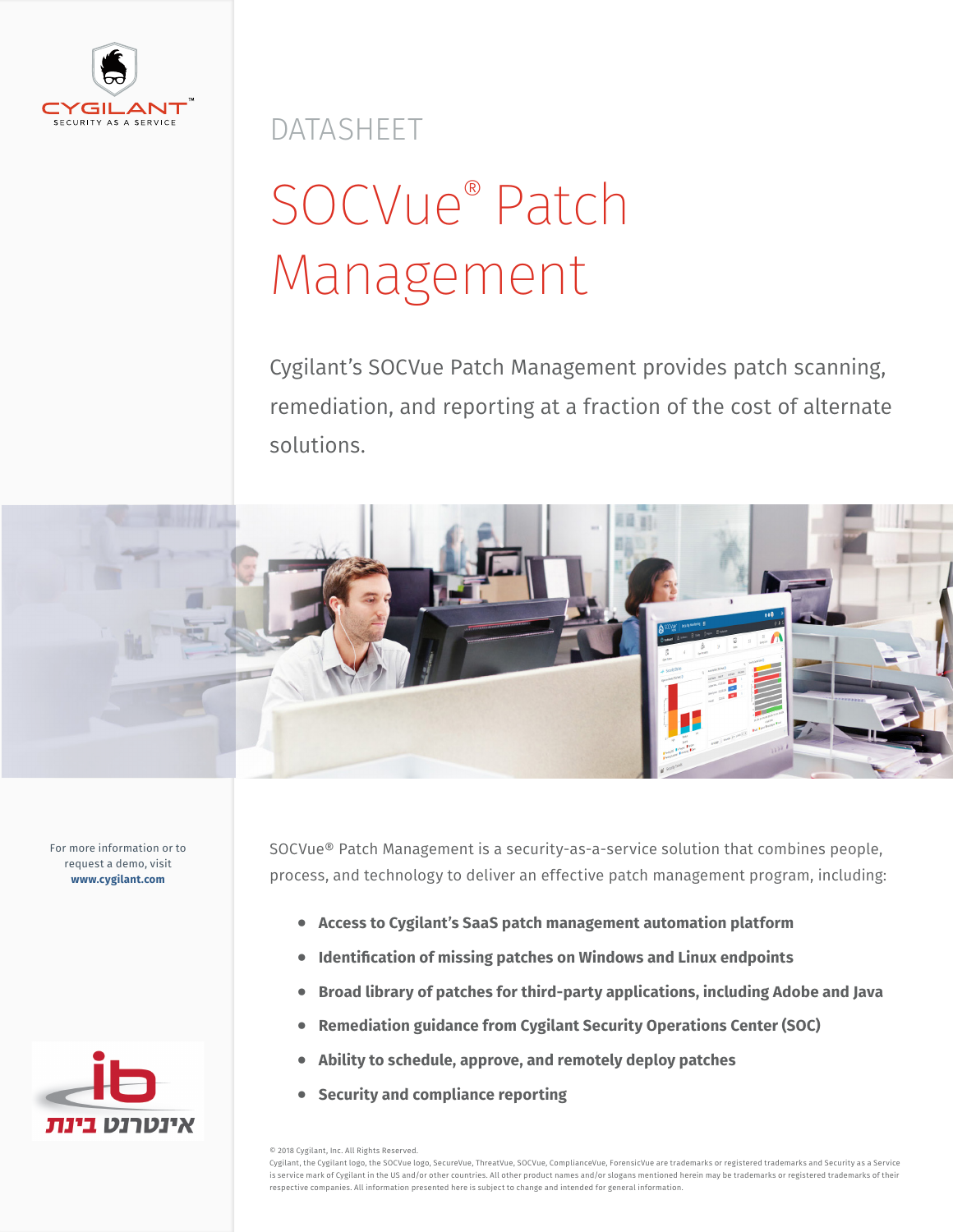

For more information or to request a demo, visit **www.binat.net.il**

### **Key Benefits**



#### **SAVE TIME & MONEY**

Reduce the cost and complexity of remotely deploying patches to groups of endpoints, including laptops



### **IMPLEMENT BEST PRACTICES**

Assess and patch vulnerabilities as recommended by the SANS/CIS Critical Security Controls

### **SOCVue Portal**



### **REDUCE MAINTENANCE COSTS**

Leverage the Cygilant SOC team as an extension of your in-house IT team to perform installation and maintenance of the solution



#### **MEET COMPLIANCE MANDATES**

Help meet compliance requirements such as PCI DSS, HIPAA, and FFIEC

SOCVue Patch Management includes access to the SOCVue Portal, a web-based command center for your information security program. Working with the Cygilant SOC team, you'll determine the business value of each IT asset, and decide how to prioritize missing patches.

|               | OCVue <sup>®</sup><br>Portal                   |                                                          |        |             |                 |                    |                | $\begin{array}{ c c c c }\hline \textbf{1}_a & \text{EiQ} & \textbf{0} & \textbf{0} & \textbf{0} & \textbf{0} & \textbf{0} \end{array}$ socadmin $\textbf{v}$ [> |                                                       |          |             |               |
|---------------|------------------------------------------------|----------------------------------------------------------|--------|-------------|-----------------|--------------------|----------------|------------------------------------------------------------------------------------------------------------------------------------------------------------------|-------------------------------------------------------|----------|-------------|---------------|
| <u>ි</u>      | Patch Management » Patches                     |                                                          |        |             |                 |                    |                |                                                                                                                                                                  |                                                       |          |             | $\mathcal{C}$ |
| 艮             | <b>Patches</b>                                 | $\circ$                                                  |        |             |                 |                    |                |                                                                                                                                                                  |                                                       |          |             |               |
| 図             | TeamViewer<br>A                                | Patch                                                    | Vendor | Description | Release  Impact |                    | Open           | Pending Appro Sched Instal Denied Ticket                                                                                                                         |                                                       |          |             |               |
| $\mathbf{Q}$  | VMware, Inc.<br><b>Hewlett-Packard Company</b> | Update for Windows S Microso LSAC(v2)/LSAC(v 12-11-12    |        |             |                 | Recommended        |                | $\circ$                                                                                                                                                          | $\Omega$                                              | $\Omega$ | $\circ$     | Ġ             |
| ൴             | <b>WinZip Computing Inc.</b>                   | Update for Windows S Microso LSAC(v3) Install t 10-09-12 |        |             |                 | <b>Recommended</b> |                | $\circ$                                                                                                                                                          | $\circ$                                               | $\circ$  | $\circ$     | Ġ             |
| 伯             | <b>Riverbed Technology</b>                     | MS13-027 Security Up Microso LSAC(v2)/LSAC(v 03-12-13    |        |             |                 | Critical           | $\circ$        | $\mathbf{1}$                                                                                                                                                     | $\circ$                                               | $\circ$  | $\,0\,$     | G             |
| $\rightarrow$ | RealNetworks, Inc.                             | MS13-031 Security Up Microso LSAC(v2)/LSAC(v 04-09-13    |        |             |                 | Critical           | $\theta$       | 1                                                                                                                                                                | $\circ$                                               | $\circ$  | $\circ$     | T.            |
|               | Adobe Systems, Inc.<br><b>UltraVNC</b>         | Update for Windows S Microso LSAC(v2)/LSAC(v 10-09-12    |        |             |                 | <b>Recommended</b> |                | $\circ$                                                                                                                                                          | $\circ$                                               | $\circ$  | $\mathbb O$ | Ġ             |
| E             | <b>Foxit Corporation</b>                       |                                                          |        |             |                 |                    |                |                                                                                                                                                                  |                                                       |          |             |               |
|               | Skype                                          |                                                          |        |             |                 |                    |                |                                                                                                                                                                  |                                                       |          |             |               |
|               | Dropbox Inc.                                   |                                                          |        |             |                 |                    |                |                                                                                                                                                                  |                                                       |          |             |               |
|               | <b>Oracle Corporation</b>                      |                                                          |        |             |                 |                    |                |                                                                                                                                                                  |                                                       |          |             |               |
|               | win.rar GmbH<br><b>Micro Focus</b>             |                                                          |        |             |                 |                    |                |                                                                                                                                                                  |                                                       |          |             |               |
|               | <b>Evernote Corporation</b>                    |                                                          |        |             |                 |                    |                |                                                                                                                                                                  |                                                       |          |             |               |
|               | Yahoo! Inc.                                    |                                                          |        |             |                 |                    |                |                                                                                                                                                                  |                                                       |          |             |               |
|               | Apple Inc.                                     |                                                          |        |             |                 |                    |                |                                                                                                                                                                  |                                                       |          |             |               |
|               | RealVNC Ltd.                                   |                                                          |        |             |                 |                    | Go to page: 13 |                                                                                                                                                                  | Show rows: $10 \div 121 - 125$ of 125 4 $\rightarrow$ |          |             |               |

The ticket management console, security dashboard, and patch reports can be accessed through the SOCVue Portal anywhere you have an internet connection.

SOCVue Patch Management Delivers:

- **• Patch assessment and change control workflow**
- **• Remote deployment to Windows & Linux endpoints**
- **• Patch management reporting**
- **• Regular consultation with Cygilant Security Analysts**